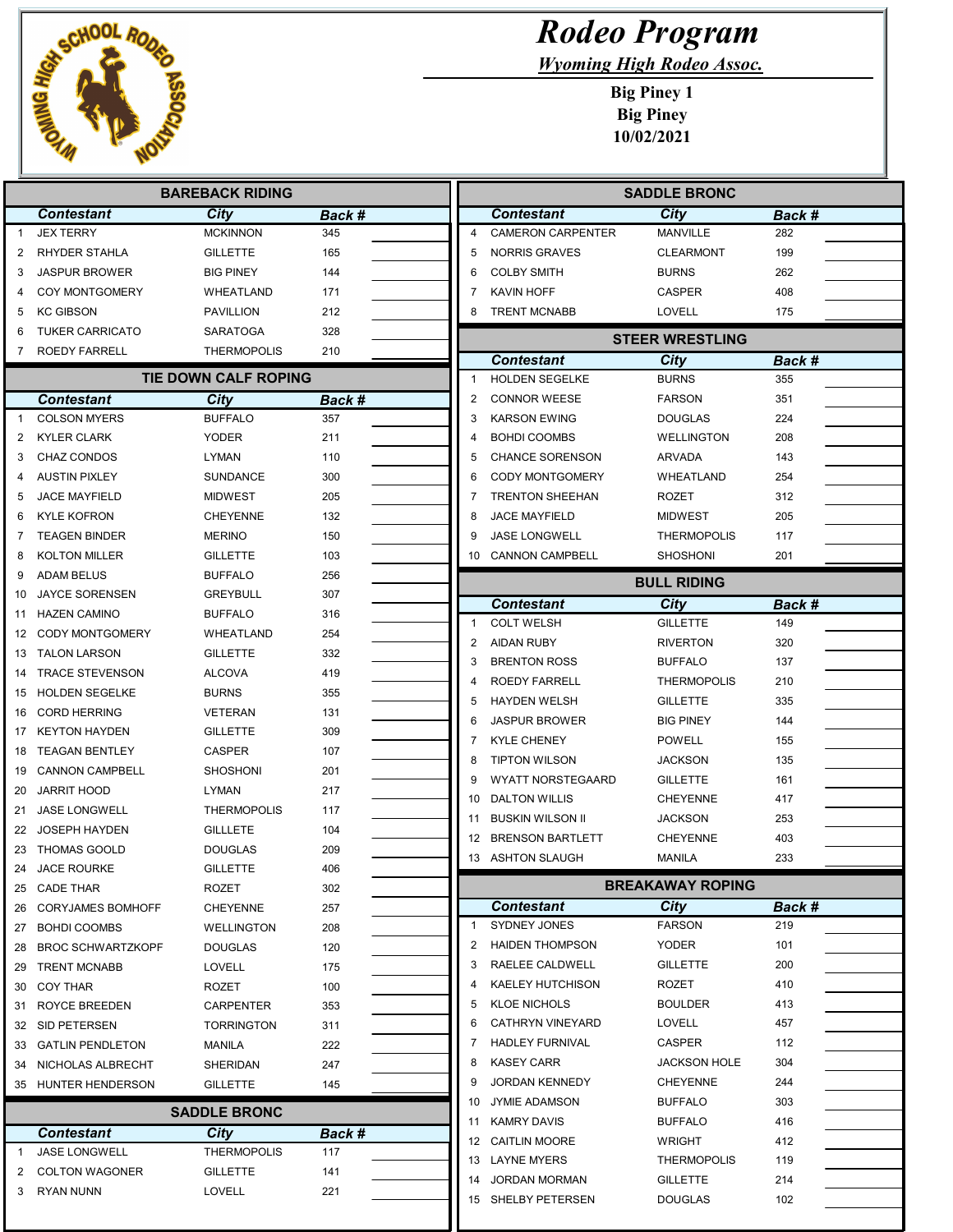

## Rodeo Program

Wyoming High Rodeo Assoc.

| <b>BREAKAWAY ROPING</b> |                                               |                                          |            |    | <b>TEAM ROPING</b>                        |                                   |            |  |
|-------------------------|-----------------------------------------------|------------------------------------------|------------|----|-------------------------------------------|-----------------------------------|------------|--|
|                         | <b>Contestant</b>                             | City                                     | Back #     |    | <b>Contestant</b>                         | City                              | Back #     |  |
|                         | 16 KAYDENCE BARTLETT                          | <b>CHEYENNE</b>                          | 203        |    | 13 GRACIE HARDEMAN                        | <b>WILSON</b>                     | 218        |  |
|                         | 17 JEAN SCOTT                                 | <b>CASPER</b>                            | 251        |    | <b>LAYNE MYERS</b>                        | <b>THERMOPOLIS</b>                | 119        |  |
|                         | 18 SHARIANNE BROWER                           | <b>BIG PINEY</b>                         | 246        |    | 14 TATE BISHOP                            | <b>BURNS</b>                      | 105        |  |
|                         | 19 ABAGAIL OLSON                              | <b>SHERIDAN</b>                          | 349        |    | <b>JHETT LONGWELL</b>                     | <b>THERMOPOLIS</b>                | 317        |  |
|                         | 20 HANNA GRIEMSMAN                            | <b>WORLAND</b>                           | 114        |    | 15 KAELEY HUTCHISON                       | <b>ROZET</b>                      | 410        |  |
|                         | 21 MORGAN WATTS                               | <b>EDEN</b>                              | 308        |    | <b>CADE THAR</b>                          | <b>ROZET</b>                      | 302        |  |
|                         | 22 GRACIE HARDEMAN                            | <b>WILSON</b>                            | 218        |    | 16 SARA MONTGOMERY                        | <b>WHEATLAND</b>                  | 172        |  |
|                         | 23 ADDISON GRIEMSMAN                          | <b>WORLAND</b>                           | 414        |    | <b>CODY MONTGOMERY</b>                    | WHEATLAND                         | 254        |  |
| 24                      | AUDREY KREMER                                 | <b>POWELL</b>                            | 310        |    | 17 THOMAS GOOLD<br><b>CONNOR THOMAS</b>   | <b>DOUGLAS</b><br><b>CHEYENNE</b> | 209<br>326 |  |
|                         | 25 KORLYN SLATTERY                            | <b>ROZET</b>                             | 250        |    | 18 GRIFFIN ROMERO                         | <b>ROCK SPRINGS</b>               | 426        |  |
| 26                      | TAVY LENO                                     | <b>SHERIDAN</b>                          | 116        |    | <b>KYLER NOVACEK</b>                      | <b>EATON</b>                      | 138        |  |
|                         | 27 FAYE HELLYER                               | <b>KINNEAR</b>                           | 323        |    | 19 GRACE PETERSON                         | <b>BUFFALO</b>                    | 319        |  |
|                         | 28 ROZLYN HERREN                              | <b>GILLETTE</b>                          | 216        |    | <b>COLSON MYERS</b>                       | <b>BUFFALO</b>                    | 357        |  |
| 29                      | GRACE PETERSON                                | <b>BUFFALO</b>                           | 319        |    | 20 HADLEY FURNIVAL                        | <b>CASPER</b>                     | 112        |  |
| 30                      | CARTER HOWELL                                 | <b>HUNTLEY</b>                           | 359        |    | <b>KASHTON REYNOLDS</b>                   | <b>ROZET</b>                      | 207        |  |
| 31                      | <b>ISABELLE CAMINO</b>                        | <b>BUFFALO</b>                           | 109        |    | 21 GLADE PARKER                           | LARAMIE                           | 423        |  |
|                         | 32 DALLY WILSON                               | <b>JACKSON</b>                           | 314        |    | <b>GRADY LONGWELL</b>                     | <b>EVANSVILLE</b>                 | 0          |  |
|                         | 33 SYDNEY OEDEKOVEN                           | <b>GILLETTE</b>                          | 206        |    | 22 SYDNEY JONES                           | <b>FARSON</b>                     | 219        |  |
| 34                      | ASHLYN GOVEN                                  | <b>ROZET</b>                             | 148        |    | <b>KLOE NICHOLS</b>                       | <b>BOULDER</b>                    | 413        |  |
| 35                      | SARA MONTGOMERY                               | WHEATLAND                                | 172        |    | 23 TAVY LENO                              | <b>SHERIDAN</b>                   | 116        |  |
|                         | <b>RAYNE GRANT</b>                            | WHEATLAND                                | 113        |    | <b>JOSEPH HAYDEN</b>                      | <b>GILLLETE</b>                   | 104        |  |
| 36                      | 37 KENNEDY SHEEHAN                            | <b>ROZET</b>                             | 121        |    | 24 ADDISON GRIEMSMAN                      | <b>WORLAND</b>                    | 414        |  |
|                         | 38 TALLI ENGEL                                | <b>ROZET</b>                             | 318        |    | <b>CAITLIN MOORE</b>                      | <b>WRIGHT</b>                     | 412        |  |
| 39                      | <b>TACI JONES</b>                             | <b>FARSON</b>                            | 431        |    | 25 CHAZ CONDOS<br><b>BRAXTON CONDOS</b>   | <b>LYMAN</b><br><b>LYMAN</b>      | 110<br>405 |  |
|                         |                                               |                                          |            |    |                                           |                                   |            |  |
|                         |                                               |                                          |            | 26 |                                           |                                   |            |  |
|                         | 40 CEDAR STEWART                              | <b>BIG PINEY</b>                         | 321        |    | DILLON JOHNSON<br>JADE ESPENSCHEID        | <b>BELT</b><br><b>BIG PINEY</b>   | 162<br>111 |  |
|                         |                                               | <b>TEAM ROPING</b>                       |            |    | 27 AIDAN RUBY                             | <b>RIVERTON</b>                   | 320        |  |
|                         | <b>Contestant</b>                             | City                                     | Back #     |    | <b>BOHDI COOMBS</b>                       | <b>WELLINGTON</b>                 | 208        |  |
| -1                      | <b>RAYNE GRANT</b>                            | <b>WHEATLAND</b>                         | 113        |    | 28 ADAM BELUS                             | <b>BUFFALO</b>                    | 256        |  |
|                         | NICHOLAS ALBRECHT                             | SHERIDAN                                 | 247        |    | <b>GARRETT TITMUS</b>                     | <b>THERMOPOLIS</b>                | 159        |  |
| 2                       | <b>TEAGAN BENTLEY</b>                         | <b>CASPER</b>                            | 107        |    | 29 CADEN GINES                            | <b>POWELL</b>                     | 158        |  |
|                         | <b>MASON TROLLINGER</b>                       | <b>CASPER</b>                            | 122        |    | <b>JAYCE SORENSEN</b>                     | <b>GREYBULL</b>                   | 307        |  |
| 3                       | <b>MCCOY LONGWELL</b><br><b>JASE LONGWELL</b> | <b>THERMOPOLIS</b><br><b>THERMOPOLIS</b> | 204<br>117 |    | 30 TALON LARSON                           | <b>GILLETTE</b>                   | 332        |  |
|                         | 4 SHELBY PETERSEN                             | <b>DOUGLAS</b>                           | 102        |    | <b>JACE ROURKE</b>                        | <b>GILLETTE</b>                   | 406        |  |
|                         | SYDNEY OEDEKOVEN                              | <b>GILLETTE</b>                          | 206        |    | 31 ASHLYN GOVEN<br><b>CANNON CAMPBELL</b> | ROZET<br><b>SHOSHONI</b>          | 148<br>201 |  |
| 5                       | SID PETERSEN                                  | <b>TORRINGTON</b>                        | 311        |    | 32 BROC SCHWARTZKOPF                      | <b>DOUGLAS</b>                    | 120        |  |
|                         | <b>KYLER CLARK</b>                            | YODER                                    | 211        |    | <b>CORD HERRING</b>                       | <b>VETERAN</b>                    | 131        |  |
| 6                       | WYATT RAMSOUR                                 | CASPER                                   | 133        |    | 33 KORLYN SLATTERY                        | ROZET                             | 250        |  |
|                         | ROWDY ALAMEDA                                 | SARATOGA                                 | 255        |    | <b>TALLI ENGEL</b>                        | ROZET                             | 318        |  |
|                         | 7 AUDREY KREMER                               | <b>POWELL</b>                            | 310        |    | 34 HAIDEN THOMPSON                        | <b>YODER</b>                      | 101        |  |
|                         | <b>COY THAR</b>                               | ROZET                                    | 100        |    | <b>JACE MAYFIELD</b>                      | <b>MIDWEST</b>                    | 205        |  |
| 8                       | ROYCE BREEDEN                                 | CARPENTER<br><b>CHEYENNE</b>             | 353        |    | 35 HOLDEN SEGELKE                         | <b>BURNS</b>                      | 355        |  |
| 9                       | <b>KYLE KOFRON</b><br>COLTON STONE            | <b>GILLETTE</b>                          | 132<br>338 |    | DAYTON TILLMAN                            | WHEATLAND                         | 235        |  |
|                         | <b>TRACE STEVENSON</b>                        | <b>ALCOVA</b>                            | 419        |    | 36 KEYTON HAYDEN<br><b>AUSTIN PIXLEY</b>  | <b>GILLETTE</b><br>SUNDANCE       | 309<br>300 |  |
|                         | 10 HANNA GRIEMSMAN                            | <b>WORLAND</b>                           | 114        |    | 37 KALEB MILLER                           | <b>BIG PINEY</b>                  | 429        |  |
|                         | KOLTON MILLER                                 | <b>GILLETTE</b>                          | 103        |    | COOPER JONES                              | <b>FARSON</b>                     | 409        |  |
|                         | 11 CAYTLEN VINEYARD                           | LOVELL                                   | 157        |    | 38 AVA RENO                               | <b>GILLETTE</b>                   | 420        |  |
|                         | JARRIT HOOD                                   | LYMAN                                    | 217        |    | <b>CATHRYN VINEYARD</b>                   | LOVELL                            | 457        |  |
|                         | 12 SAGE ROMERO                                | ROCK SPRINGS                             | 226        |    | 39 HAYDEN WELSH                           | <b>GILLETTE</b>                   | 335        |  |
|                         | <b>GATLIN PENDLETON</b>                       | <b>MANILA</b>                            | 222        |    | LAINE LINNEMAN                            | <b>ROZET</b>                      | 334        |  |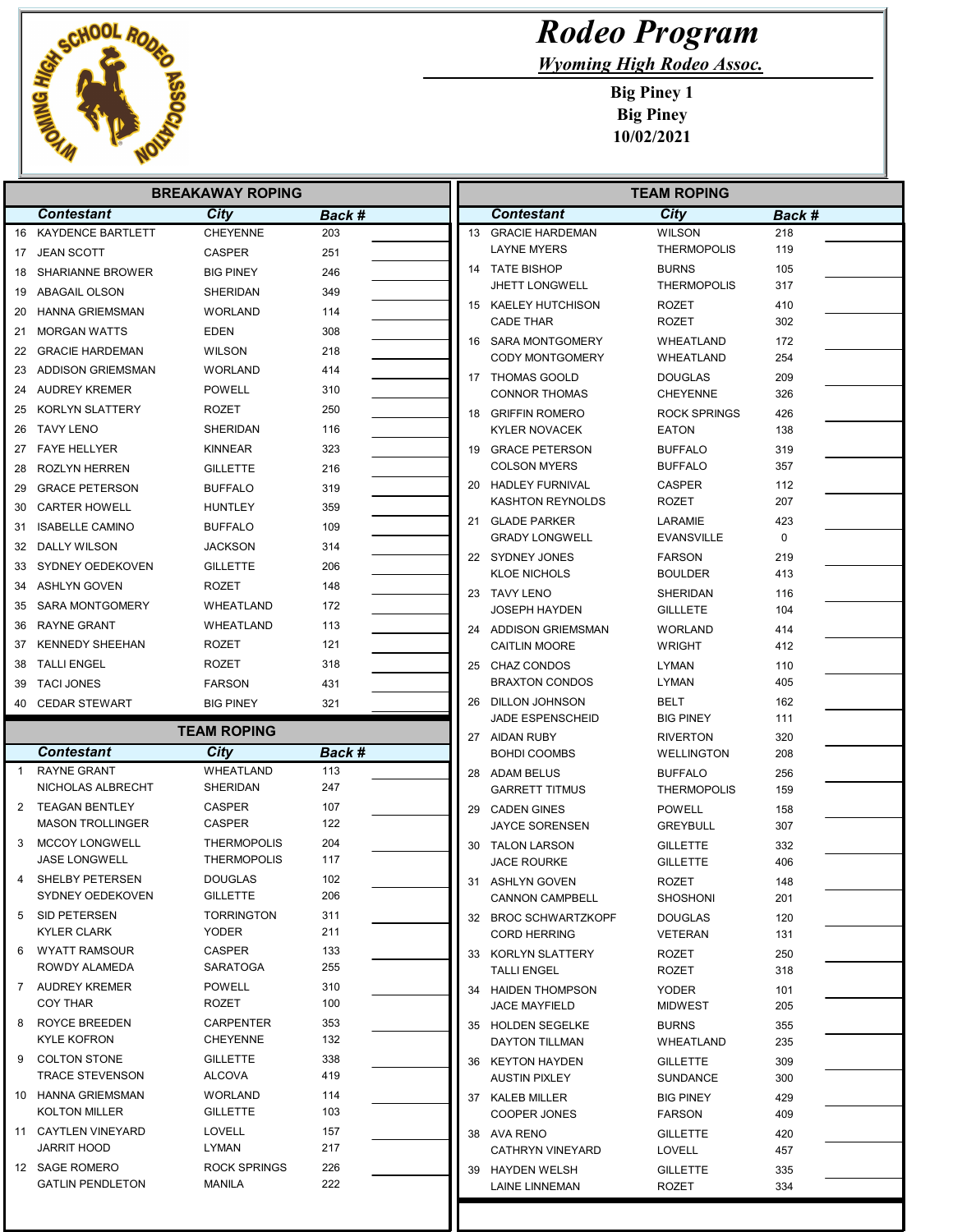

## Rodeo Program

Wyoming High Rodeo Assoc.

|    |                                   | <b>BARREL RACING</b> |        |              | <b>BARREL RACING</b>      |                     |               |  |
|----|-----------------------------------|----------------------|--------|--------------|---------------------------|---------------------|---------------|--|
|    | <b>Contestant</b>                 | City                 | Back # |              | <b>Contestant</b>         | City                | Back #        |  |
| 1  | <b>GRACE PETERSON</b>             | <b>BUFFALO</b>       | 319    |              | 51 KASEY CARR             | <b>JACKSON HOLE</b> | 304           |  |
| 2  | <b>MORGAN WATTS</b>               | <b>EDEN</b>          | 308    |              |                           | <b>POLE BENDING</b> |               |  |
| 3  | <b>EVA SCRITCHFIELD</b>           | <b>MEEKER</b>        | 360    |              | <b>Contestant</b>         | City                | <b>Back #</b> |  |
| 4  | SIDNEY DELANCEY                   | LARAMIE              | 127    | $\mathbf{1}$ | <b>TALLI ENGEL</b>        | <b>ROZET</b>        | 318           |  |
| 5  | ADELINE NORSTEGAARD               | <b>GILLETTE</b>      | 331    | 2            | <b>CAYTLEN VINEYARD</b>   | LOVELL              | 157           |  |
| 6  | SYDNEY JONES                      | <b>FARSON</b>        | 219    | 3            | <b>KAMRY DAVIS</b>        | <b>BUFFALO</b>      | 416           |  |
| 7  | <b>JADEA GRAVES</b>               | WHEATLAND            | 248    | 4            | <b>TAVY LENO</b>          | SHERIDAN            | 116           |  |
| 8  | <b>MOLLY ALLEN</b>                | <b>CHEYENNE</b>      | 400    | 5            | <b>JEAN SCOTT</b>         | <b>CASPER</b>       | 251           |  |
| 9  | <b>MAKENZI SCOTT</b>              | <b>ROCK SPRINGS</b>  | 151    | 6            | <b>CAITLIN MOORE</b>      | <b>WRIGHT</b>       | 412           |  |
| 10 | <b>JORDAN KENNEDY</b>             | <b>CHEYENNE</b>      | 244    | 7            | <b>FAYE HELLYER</b>       | <b>KINNEAR</b>      | 323           |  |
| 11 | <b>LACIE VASQUEZ</b>              | <b>ROCK SPRINGS</b>  | 166    | 8            | <b>KLOE NICHOLS</b>       | <b>BOULDER</b>      | 413           |  |
| 12 | <b>TEANNA JOLOVICH</b>            | <b>GILLETTE</b>      | 421    | 9            | <b>JORDAN BONENBERGER</b> | LANDER              | 333           |  |
| 13 | <b>FAYE HELLYER</b>               | <b>KINNEAR</b>       | 323    |              |                           |                     |               |  |
| 14 | <b>JASLUN LANGLOIS</b>            | <b>CRAIG</b>         | 136    | 10           | SIDNEY DELANCEY           | LARAMIE             | 127           |  |
|    | 15 LAYNE MYERS                    | <b>THERMOPOLIS</b>   | 119    | 11           | SHELBY PETERSEN           | <b>DOUGLAS</b>      | 102           |  |
| 16 | <b>TACI JONES</b>                 | <b>FARSON</b>        | 431    | 12           | <b>KATELYN FISHER</b>     | <b>RIVERTON</b>     | 128           |  |
| 17 | <b>ELLA KEIL</b>                  | WHEATLAND            | 432    | 13           | <b>JADEA GRAVES</b>       | WHEATLAND           | 248           |  |
| 18 | <b>KLOE NICHOLS</b>               | <b>BOULDER</b>       | 413    | 14           | <b>HAIDEN THOMPSON</b>    | <b>YODER</b>        | 101           |  |
| 19 | <b>HADLEY FURNIVAL</b>            | <b>CASPER</b>        | 112    | 15           | ROBERTA CORDINGLY         | WHEATLAND           | 123           |  |
| 20 | <b>CARTER HOWELL</b>              | HUNTLEY              | 359    | 16           | <b>ASHLYN GOVEN</b>       | ROZET               | 148           |  |
|    | 21 ALYX BOLTON                    | <b>ROCK SPRINGS</b>  | 106    | 17           | <b>KASEY CARR</b>         | <b>JACKSON HOLE</b> | 304           |  |
| 22 | <b>GRACIE HARDEMAN</b>            | <b>WILSON</b>        | 218    | 18           | <b>TEANNA JOLOVICH</b>    | <b>GILLETTE</b>     | 421           |  |
| 23 | <b>HANNAH NORRIS</b>              | <b>THERMOPOLIS</b>   | 415    | 19           | <b>KALLI BOWMAN</b>       | <b>GILLETTE</b>     | 322           |  |
| 24 | <b>MADISYN KEITH</b>              | <b>CASPER</b>        | 170    | 20           | <b>JASLUN LANGLOIS</b>    | <b>CRAIG</b>        | 136           |  |
| 25 | <b>CEDAR STEWART</b>              | <b>BIG PINEY</b>     | 321    | 21           | DALLY WILSON              | <b>JACKSON</b>      | 314           |  |
| 26 | <b>EMILY AMICK</b>                | MEEKER               | 173    | 22           | <b>JORDAN MORMAN</b>      | <b>GILLETTE</b>     | 214           |  |
| 27 | <b>ASHLYN GOVEN</b>               | <b>ROZET</b>         | 148    | 23           | <b>KAYDENCE BARTLETT</b>  | <b>CHEYENNE</b>     | 203           |  |
| 28 | SYDNEY OEDEKOVEN                  | <b>GILLETTE</b>      | 206    | 24           | <b>SARA MONTGOMERY</b>    | WHEATLAND           | 172           |  |
| 29 | AVA RENO                          | <b>GILLETTE</b>      | 420    | 25           | KATHERINE WEESE           | <b>FARSON</b>       | 404           |  |
| 30 | <b>KATELYN FISHER</b>             | <b>RIVERTON</b>      | 128    | 26           | <b>JYMIE ADAMSON</b>      | <b>BUFFALO</b>      | 303           |  |
| 31 | <b>RAYNE GRANT</b>                | WHEATLAND            | 113    | 27           | <b>MAKENZI SCOTT</b>      | <b>ROCK SPRINGS</b> | 151           |  |
|    | 32 KATHERINE WEESE                | <b>FARSON</b>        | 404    | 28           | <b>GRACE PETERSON</b>     | <b>BUFFALO</b>      | 319           |  |
| 33 | ROBERTA CORDINGLY                 | WHEATLAND            | 123    | 29           | <b>GRACIE HARDEMAN</b>    | <b>WILSON</b>       | 218           |  |
| 34 | <b>CAITLIN MOORE</b>              | <b>WRIGHT</b>        | 412    | 30           | <b>HANNAH NORRIS</b>      | <b>THERMOPOLIS</b>  | 415           |  |
|    | 35 RAELEE CALDWELL                | <b>GILLETTE</b>      | 200    |              | 31 ELLA KEIL              | WHEATLAND           | 432           |  |
| 36 | <b>DALLY WILSON</b>               | <b>JACKSON</b>       | 314    |              | 32 AVA RENO               | <b>GILLETTE</b>     | 420           |  |
| 37 | <b>CATHRYN VINEYARD</b>           | LOVELL               | 457    |              | 33 SYDNEY JONES           | <b>FARSON</b>       | 219           |  |
|    |                                   |                      |        |              | 34 MORGAN WATTS           | <b>EDEN</b>         | 308           |  |
| 38 | KALLI BOWMAN<br><b>JEAN SCOTT</b> | <b>GILLETTE</b>      | 322    |              | 35 NATALIE HINZ           | <b>GILLETTE</b>     | 258           |  |
| 39 |                                   | CASPER               | 251    | 36           | RAYNE GRANT               | WHEATLAND           | 113           |  |
| 40 | <b>KAMRY DAVIS</b>                | <b>BUFFALO</b>       | 416    |              | 37 ADELINE NORSTEGAARD    | <b>GILLETTE</b>     | 331           |  |
| 41 | <b>JORDAN MORMAN</b>              | <b>GILLETTE</b>      | 214    |              |                           | <b>GOAT TYING</b>   |               |  |
| 42 | <b>ISABELLE CAMINO</b>            | <b>BUFFALO</b>       | 109    |              | <b>Contestant</b>         | City                |               |  |
| 43 | AUDREY KREMER                     | <b>POWELL</b>        | 310    | -1           | <b>ROZLYN HERREN</b>      | <b>GILLETTE</b>     | Back #<br>216 |  |
| 44 | ABAGAIL OLSON                     | SHERIDAN             | 349    | 2            | <b>JYMIE ADAMSON</b>      |                     |               |  |
| 45 | <b>TAYLOR AGAR</b>                | <b>THERMOPOLIS</b>   | 430    |              |                           | <b>BUFFALO</b>      | 303           |  |
| 46 | <b>HAIDEN THOMPSON</b>            | YODER                | 101    | 3            | <b>CAITLIN MOORE</b>      | WRIGHT              | 412           |  |
| 47 | KAYDENCE BARTLETT                 | <b>CHEYENNE</b>      | 203    |              | <b>HAIDEN THOMPSON</b>    | YODER               | 101           |  |
| 48 | SHELBY PETERSEN                   | <b>DOUGLAS</b>       | 102    | 5            | RAELEE CALDWELL           | <b>GILLETTE</b>     | 200           |  |
| 49 | <b>TALLI ENGEL</b>                | ROZET                | 318    | 6            | JORDAN BONENBERGER        | LANDER              | 333           |  |
| 50 | CAYTLEN VINEYARD                  | LOVELL               | 157    | 7            | <b>SARA MONTGOMERY</b>    | WHEATLAND           | 172           |  |